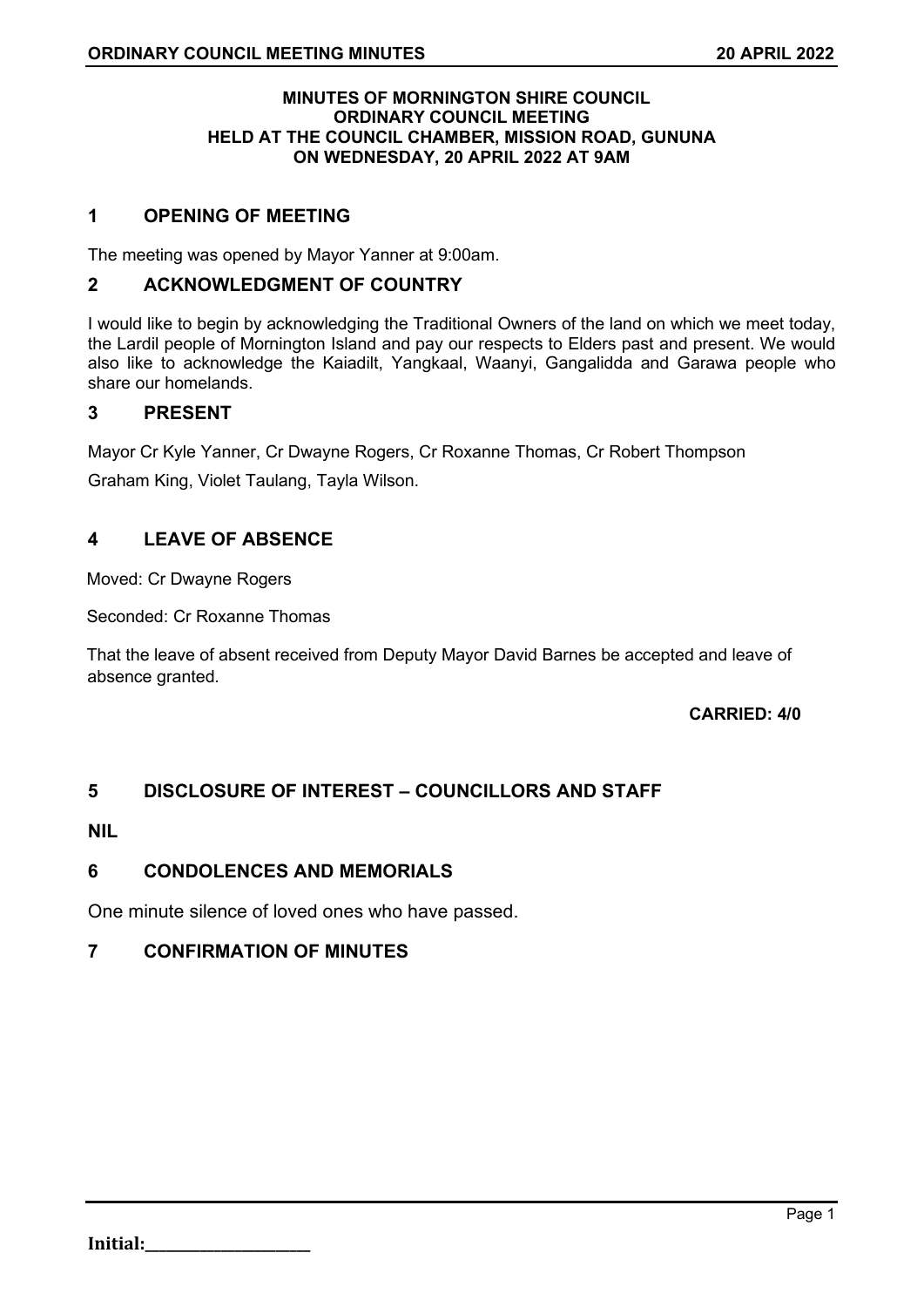# **7.1 CONFIRMATION OF MINUTES - COUNCIL MEETING - 24 MARCH 2022**

## **RESOLUTION 2022/65**

1.That the Minutes of the Council held on Thursday 24 March 2022 be received and the recommendations therein be adopted.

Moved: Cr Dwayne Rogers Seconded: Cr Robert Thompson **CARRIED 4/0**

# **8 DEPUTATIONS**

Deputation was held with the Aboriginal And Torres Strait Islander Local Government Environmental Services Support Program, Department of Environment and Science, represented by Hollie Wakefield, Carrie Goldsmith and Clayton Abreu, to discuss the Gununa Waste Management Strategy.

# **9 ACTION SCHEDULE**

# **9.1 ACTION ITEMS AS AT 20TH APRIL 2022**

## **RESOLUTION 2022/66**

That Council receive and note the Report and authorise the removal of the items recommended for removal and include the February and March Items.

Moved: Cr Roxanne Thomas Seconded: Cr Dwayne Rogers **CARRIED 4/0** 

# **RECEPTION & CONSIDERATION OF OFFICERS REPORTS**

# **10 MAYOR AND COUNCILLORS REPORTS**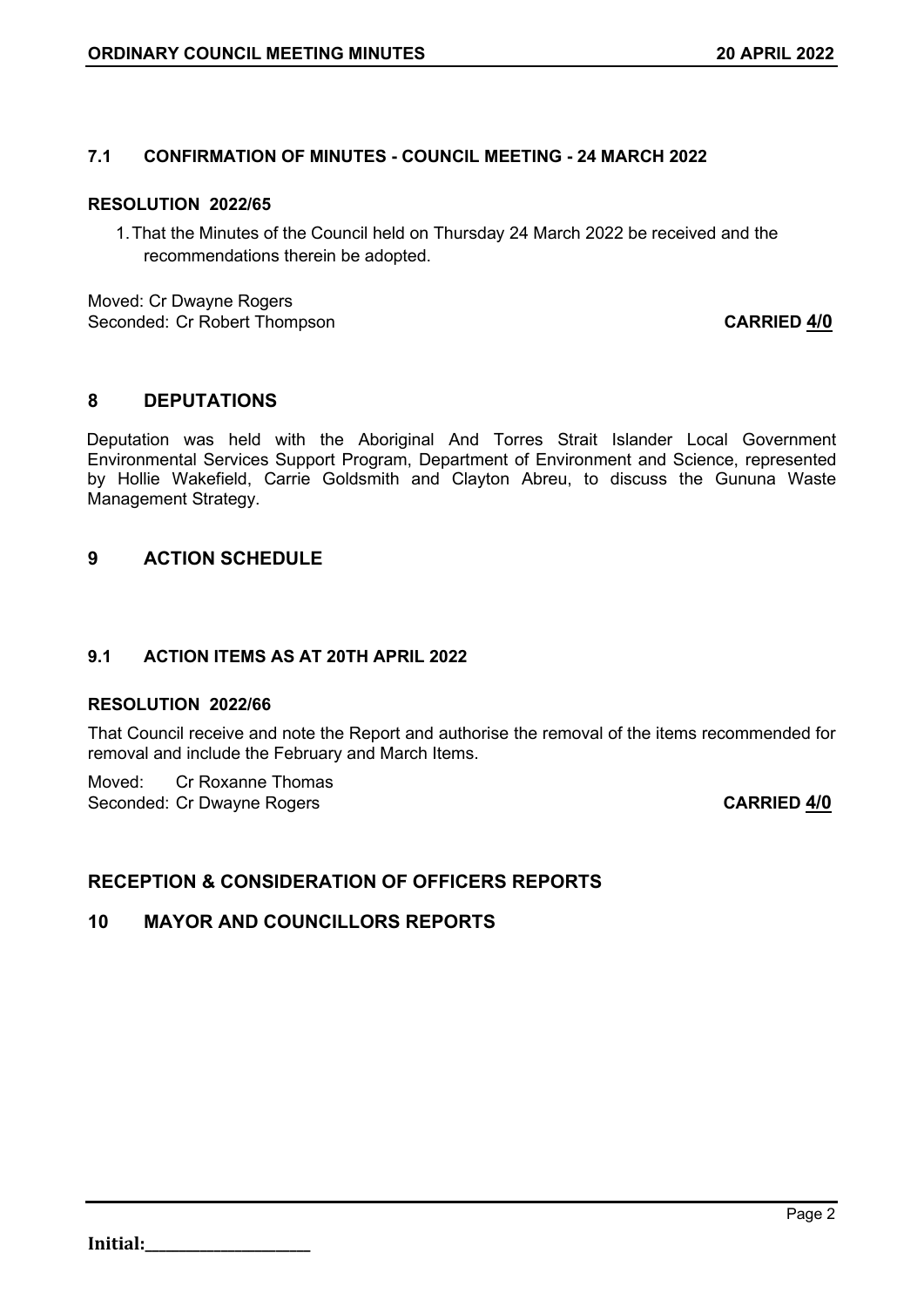## **10.1 REPORT ON THE QUEENSLAND INDIGENOUS WASTE MANAGEMENT STRATEGY - SITUATIONAL ANALYSIS IDENTIFYING A STAGED IMPLEMENTATION STRATEGY FOR WASTE MANAGEMENT AT THE GUNUNA WASTE REFUSE**

## **RESOLUTION 2022/67**

That Council include the attached Report for discussion with Minister Scanlon Minister for Environment and the Great Barrier Reef and Mornington Shire Government Champion, at the next Government Champions meeting in early May, 2022.

Moved: Cr Dwayne Rogers Seconded: Cr Roxanne Thomas **CARRIED 4/0**

# **11 CHIEF EXECUTIVE OFFICER'S REPORTS**

## **Cr Robert Thompson left the Meeting at 11.00am and returned to the meeting at 11.03am.**

Project Manager, Director Peak Consulting Services, held a telephone conference with Council at 10.59am to discuss the current situation regarding the new Civic Centre Project. Project Manger finalised discussions at 11.18am.

# **11.1 NOTES OF DEBRIEF MEETING ON FIRE ON ERGON POWER POLE**

## **RESOLUTION 2022/68**

That Council receive and note the report, and that representations be made to the Minister for Fire and Emergency Services that an Urban Fire Brigade be established on the Island to cater for the needs of the Gununa growing urban community.

Moved: Cr Robert Thompson Seconded: Cr Dwayne Rogers **CARRIED 4/0** 

# **11.2 WATER AND SEWERAGE PLANNING ASSESSMENT STUDIES UNDERWAY**

## **RESOLUTION 2022/69**

That Council receive and note the Report.

Moved: Cr Robert Thompson Seconded: Cr Dwayne Rogers **CARRIED 4/0**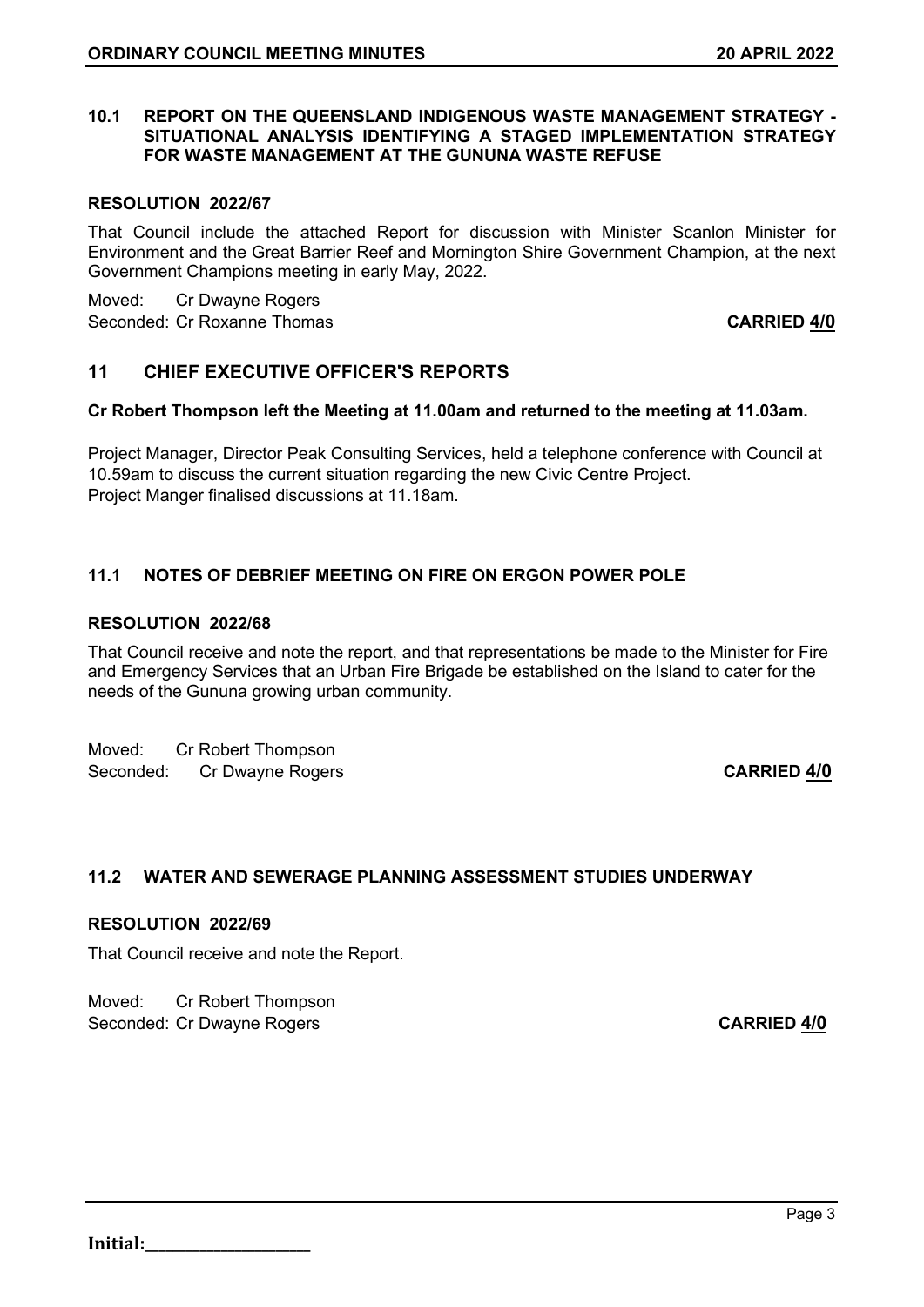## **11.3 REVISED CAPITAL WORKS PROGRAM**

## **RESOLUTION 2022/70**

That Council adopt the revised capital expenditure budget for 2021/22.

Moved: Cr Dwayne Rogers Seconded: Cr Robert Thompson **CARRIED 4/0** 

# **11.4 LIQUOR (MORNINGTON ISLAND) AMD OTHER LEGISLATION AMENDMENT REGULATION 2022**

## **RESOLUTION 2022/71**

That Council receive and note the Report.

Moved: Cr Dwayne Rogers Seconded: Cr Roxanne Thomas **CARRIED 4/0**

# **11.5 COUNCIL REPORT DEBRIEF ON GUNUNA TOWN POWER POLE INCIDENT**

### **RESOLUTION 2022/72**

See item 11.1

Moved: Cr Robert Thompson Seconded: Cr Dwayne Rogers **CARRIED 4/0** 

## **11.6 WHS REPORT MARCH 2022**

## **RESOLUTION 2022/73**

That Council receives and notes this Report and investigate if the Barge is surveyed for passengers as well as crew.

Moved: Cr Dwayne Rogers Seconded: Cr Robert Thompson **CARRIED 4/0**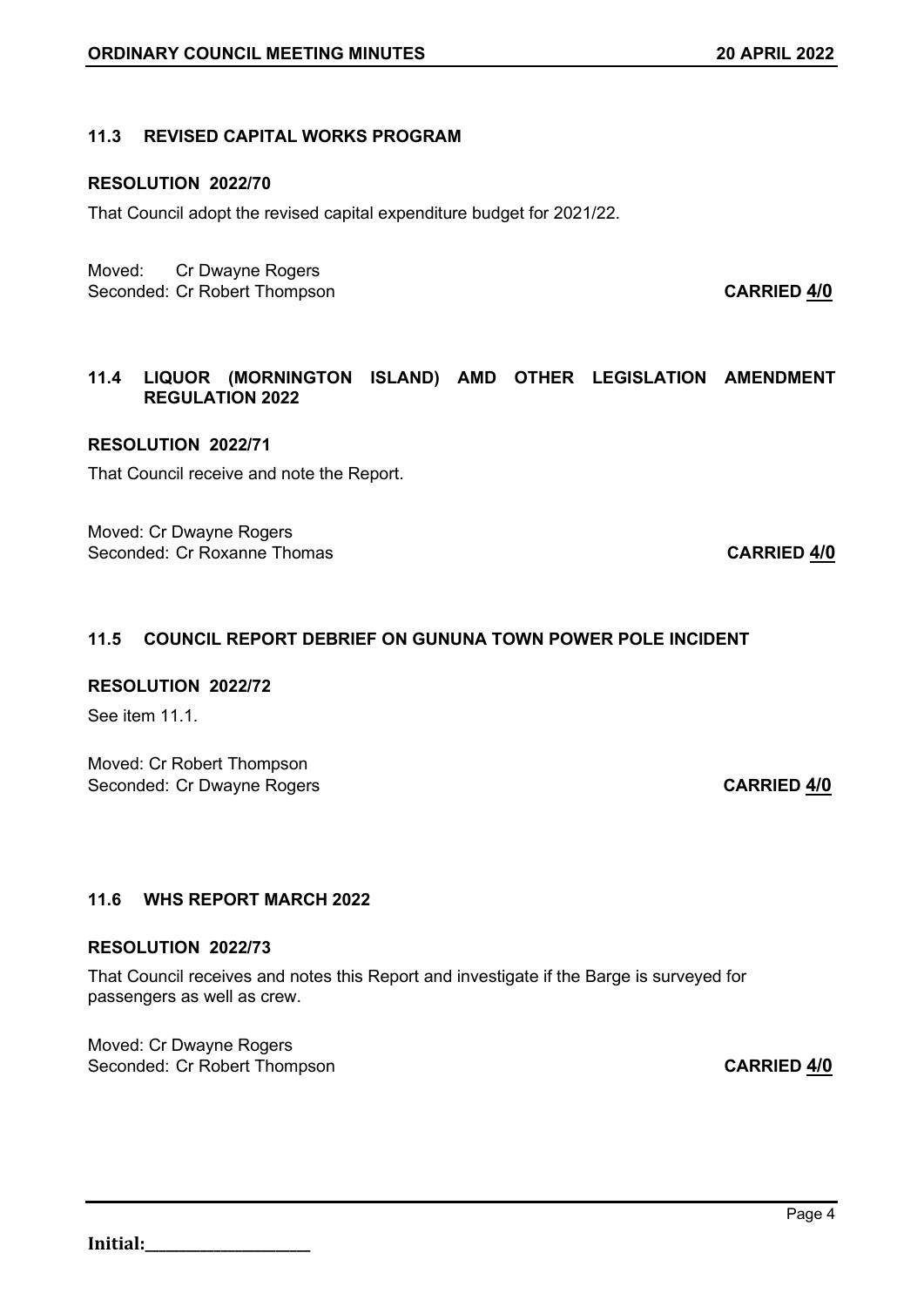# **11.7 COUNCIL MEETING WITH HEALTH MINISTER ON FRIDAY 8TH APRIL 2022**

### **RESOLUTION 2022/74**

That Council receive and note the Report and forward a letter to the Minister for Health, Yvette D'Ath MP in appreciation of her visit to Mornington Island.

Moved: Cr Robert Thompson Seconded: Cr Dwayne Rogers **CARRIED 4/0** 

## **11.8 WITHDRAWAL OF COPPER SERVICE TO COUNCIL'S ADMINISTRATION BY LATE 2022**

#### **RESOLUTION 2022/75**

That Council receive and note the Report.

Moved: Cr Roxanne Thomas Seconded: Mayor Cr Kyle Yanner **CARRIED 4/0 CARRIED 4/0** 

### **11.9 SALE OF SURPLUS PLANT, MACHINERY AND PARTS**

#### **RESOLUTION 2022/76**

That Council authorise the Acting CEO to take the necessary action under the Queensland Local Government Regulations, Section 227 Valuable non-current asset contract – tenders or auction needed first.

Moved: Cr Robert Thompson Seconded: Cr Dwayne Rogers **CARRIED 4/0** 

# **12 STAFF REPORTS - FINANCIAL SERVICES**

At 12:28 pm, Cr Robert Thompson left the meeting.

At 12:29pm, Cr Robert Thompson returned to the meeting.

## **12.1 FINANCE REPORT AS AT 31 MARCH 2022**

#### **RESOLUTION 2022/77**

That Council receive and note this Report.

Moved: Cr Robert Thompson Seconded: Mayor Cr Kyle Yanner **CARRIED 4/0**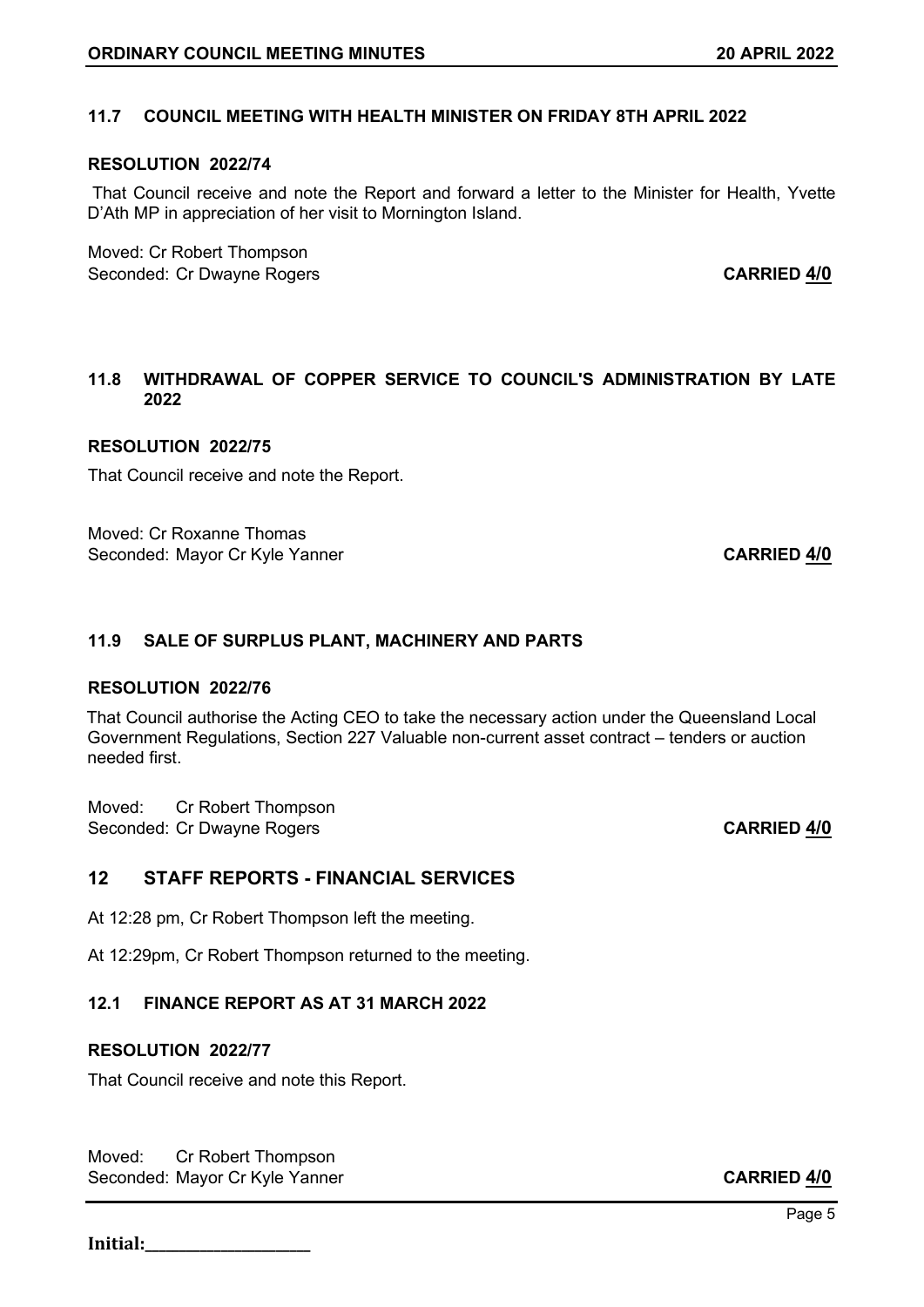# **12.2 COMMUNITY DEVELOPMENT REPORT**

# **RESOLUTION 2022/78**

That Council receive and note this Report.

Moved: Cr Dwayne Rogers Seconded: Cr Roxanne Thomas **CARRIED 4/0** 

Acting Manager of Technical and Infrastructure Services entered the Meeting at 1.30pm.

# **12.3 FACILITIES REPORT**

# **RESOLUTION 2022/79**

That Council receive and note this Report.

Moved: Cr Robert Thompson Seconded: Cr Roxanne Thomas **CARRIED 4/0** 

# **13 STAFF REPORTS - GOVERNANCE AND COMMUNICATIONS**

Nil

# **14 STAFF REPORTS - INFRASTRUCTURE & TECHNICAL SERVICES**

At 1:45pm, Cr Robert Thompson left the meeting.

# **14.1 INFRASTRUCTURE AND TECHNICAL SERVICES**

# **RESOLUTION 2022/80**

That Council note and receive this Report.

# Moved: Cr Dwayne Rogers

Seconded: Cr Roxanne Thomas **CARRIED 3/0**

At 2:00pm, Cr Robert Thompson returned to the meeting.

Acting Manager Technical Services left the Meeting at 2pm.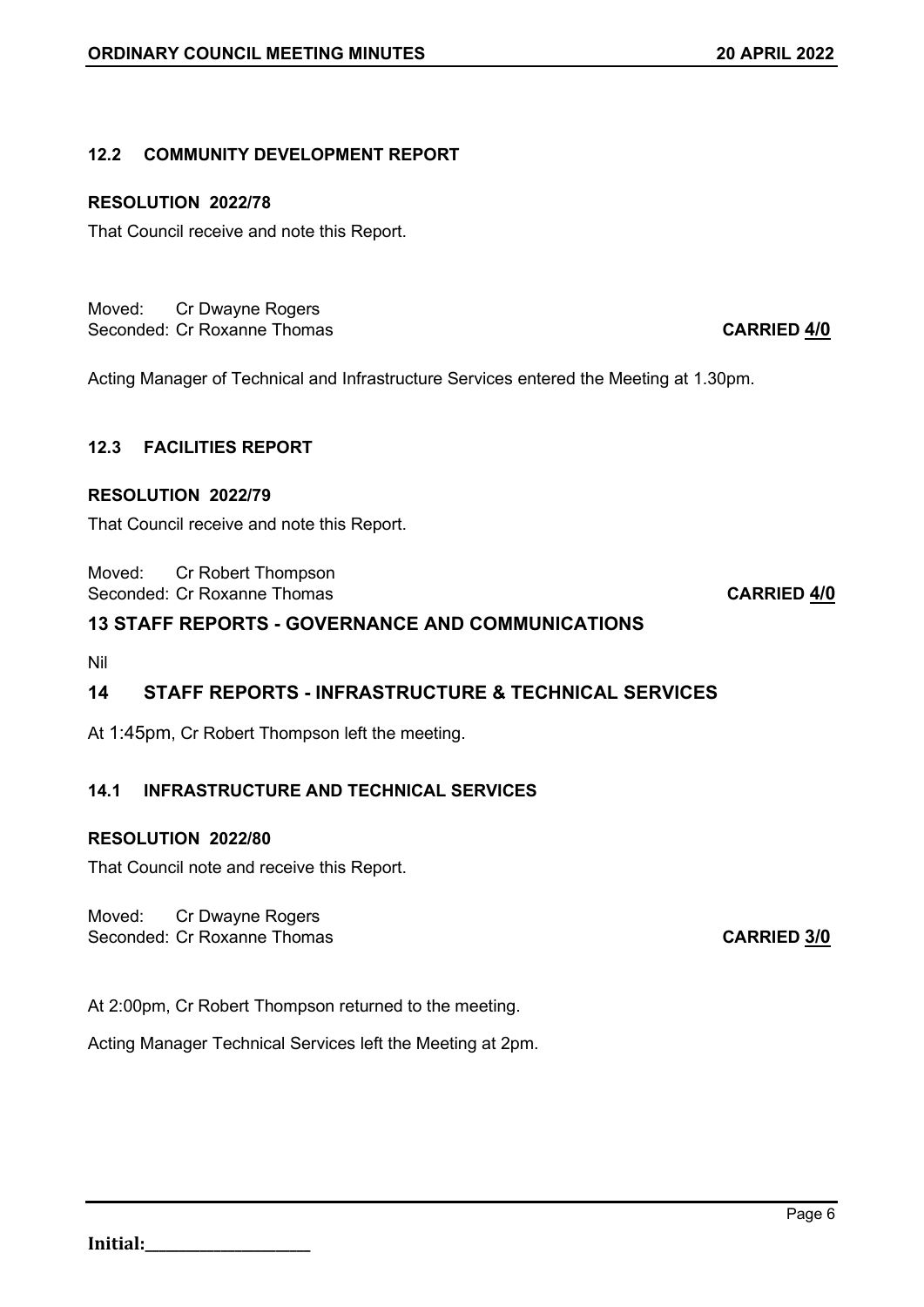# **14.2 HOUSING REPORT**

## **RESOLUTION 2022/81**

That the report be tabled at next meeting.

Moved: Cr Robert Thompson Seconded: Cr Roxanne Thomas **CARRIED 4/0**

# **15 STAFF REPORTS - HUMAN SERVICES**

Nil

# **16 CONFIDENTIAL REPORTS**

## **RESOLUTION 2022/82**

That Council considers the confidential report(s) listed below in a meeting closed to the public in accordance with Section 254J of the Local Government Regulations 2012:

## **16.1 Confidential WHS Report**

This matter is considered to be confidential under Section 254J3(b) of the Local Government Regulations 2012, and the Council is satisfied that discussion on this matters in an open meeting would balance on contrary to the public interest as it deals with industrial matters affecting employees.

## **16.2 Confidential Staff Related Matters**

This matter is considered to be confidential under Section 254J3(b) and (g) of the Local Government Regulations and the Council is satisfied that discussion on this matters in an open meeting would balance on contrary to the public interest.

## **16.3 Contract for New Administration Building**

This matter is considered confidential under Section 254J3 (g) of the Local Government Regulations and the Council is satisfied that the discussion on the matter in an open meeting would balance on contrary to the public interest.

Moved: Cr Robert Thompson Seconded: Cr Roxanne Thomas **CARRIED 4/0**

## **RESOLUTION 2022/83**

That Council moves out of Closed Council into Open Council.

Moved: Cr Thomas Seconded: Cr Dwayne Rogers **CARRIED 4/0**